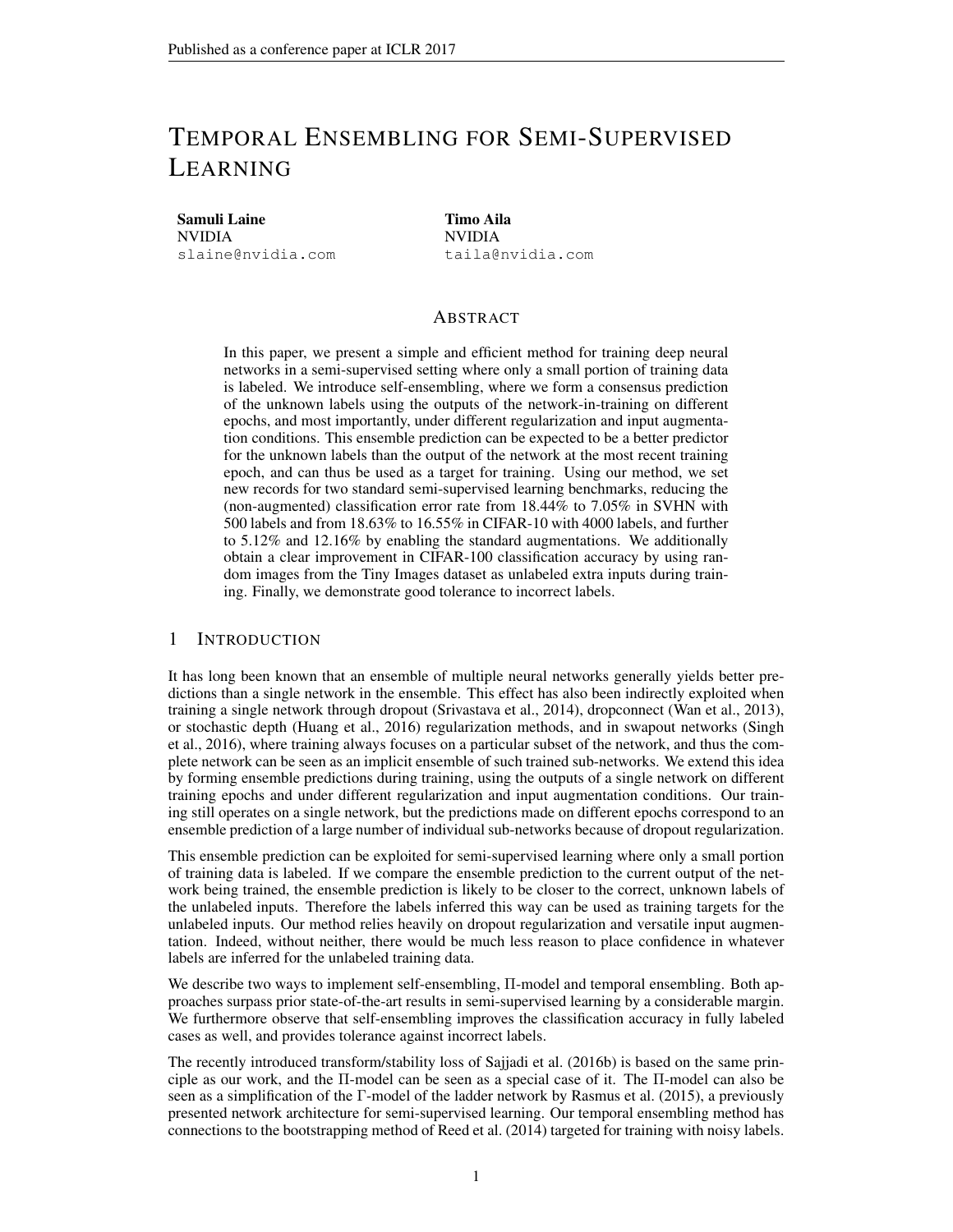

Figure 1: Structure of the training pass in our methods. Top: Π-model. Bottom: temporal ensembling. Labels  $y_i$  are available only for the labeled inputs, and the associated cross-entropy loss component is evaluated only for those.

Algorithm 1 Π-model pseudocode. **Require:**  $x_i$  = training stimuli **Require:**  $L = \text{set of training input indices with known labels$ **Require:**  $y_i$  = labels for labeled inputs  $i \in L$ **Require:**  $w(t)$  = unsupervised weight ramp-up function **Require:**  $f_{\theta}(x)$  = stochastic neural network with trainable parameters  $\theta$ **Require:**  $g(x)$  = stochastic input augmentation function for t in  $[1, num\_epochs]$  do **for** each minibatch B **do**<br>  $z_{i \in B} \leftarrow f_{\theta}(g(x_{i \in B}))$ <br>  $\tilde{z}_{i \in B} \leftarrow f_{\theta}(g(x_{i \in B}))$ ⊳ evaluate network outputs for augmented inputs ⊵ again, with different dropout and augmentation  $loss \leftarrow -\frac{1}{|B|}\sum_{i\in (B\cap L)}\log z_i[y_i]$  $\triangleright$  supervised loss component  $+ w(t) \frac{1}{C|B|} \sum_{i \in B} ||z_i - \tilde{z}_i$  $\triangleright$  unsupervised loss component update  $\theta$  using, e.g., ADAM  $\triangleright$  update network parameters end for end for return  $\theta$ 

## 2 SELF-ENSEMBLING DURING TRAINING

We present two implementations of self-ensembling during training. The first one, Π-model, encourages consistent network output between two realizations of the same input stimulus, under two different dropout conditions. The second method, temporal ensembling, simplifies and extends this by taking into account the network predictions over multiple previous training epochs.

We shall describe our methods in the context of traditional image classification networks. Let the training data consist of total of N inputs, out of which  $M$  are labeled. The input stimuli, available for all training data, are denoted  $x_i$ , where  $i \in \{1 \dots N\}$ . Let set L contain the indices of the labeled inputs,  $|L| = M$ . For every  $i \in L$ , we have a known correct label  $y_i \in \{1...C\}$ , where C is the number of different classes.

2.1 Π-MODEL

The structure of Π-model is shown in Figure 1 (top), and the pseudocode in Algorithm 1. During training, we evaluate the network for each training input  $x_i$  twice, resulting in prediction vectors  $z_i$ and  $\tilde{z}_i$ . Our loss function consists of two components. The first component is the standard crossentropy loss, evaluated for labeled inputs only. The second component, evaluated for all inputs, penalizes different predictions for the same training input  $x_i$  by taking the mean square difference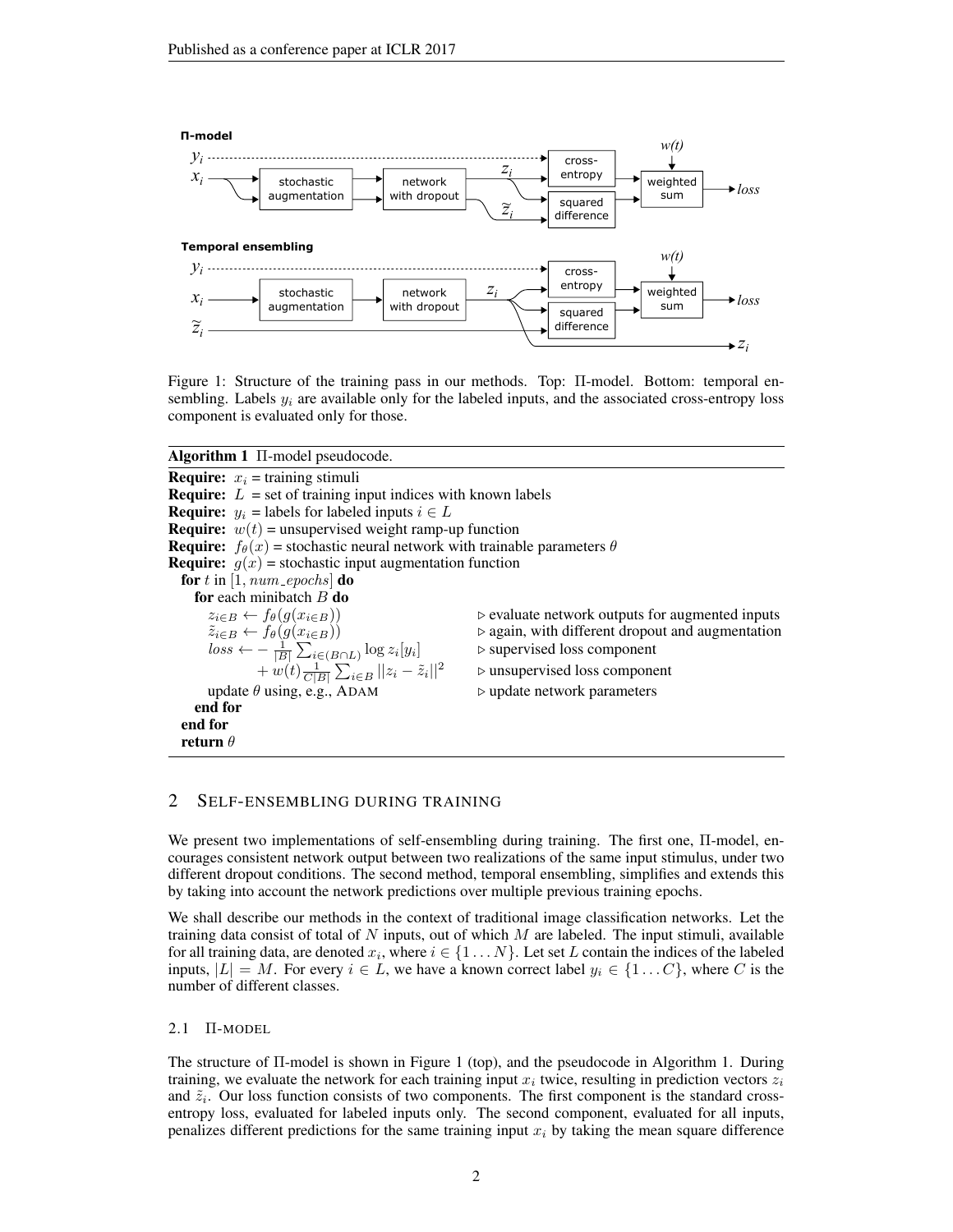between the prediction vectors  $z_i$  and  $\tilde{z}_i$ .<sup>1</sup> To combine the supervised and unsupervised loss terms, we scale the latter by time-dependent weighting function  $w(t)$ . By comparing the entire output vectors  $z_i$  and  $\tilde{z}_i$ , we effectively ask the "dark knowledge" (Hinton et al., 2015) between the two evaluations to be close, which is a much stronger requirement compared to asking that only the final classification remains the same, which is what happens in traditional training.

It is important to notice that, because of dropout regularization, the network output during training is a stochastic variable. Thus two evaluations of the same input  $x_i$  under same network weights  $\theta$ yield different results. In addition, Gaussian noise and augmentations such as random translation are evaluated twice, resulting in additional variation. The combination of these effects explains the difference between the prediction vectors  $z_i$  and  $\tilde{z}_i$ . This difference can be seen as an error in classification, given that the original input  $x_i$  was the same, and thus minimizing it is a reasonable goal.

In our implementation, the unsupervised loss weighting function  $w(t)$  ramps up, starting from zero, along a Gaussian curve during the first 80 training epochs. See Appendix A for further details about this and other training parameters. In the beginning the total loss and the learning gradients are thus dominated by the supervised loss component, i.e., the labeled data only. We have found it to be very important that the ramp-up of the unsupervised loss component is slow enough—otherwise, the network gets easily stuck in a degenerate solution where no meaningful classification of the data is obtained.

Our approach is somewhat similar to the Γ-model of the ladder network by Rasmus et al. (2015), but conceptually simpler. In the Π-model, the comparison is done directly on network outputs, i.e., after softmax activation, and there is no auxiliary mapping between the two branches such as the learned denoising functions in the ladder network architecture. Furthermore, instead of having one "clean" and one "corrupted" branch as in Γ-model, we apply equal augmentation and noise to the inputs for both branches.

As shown in Section 3, the Π-model combined with a good convolutional network architecture provides a significant improvement over prior art in classification accuracy.

## 2.2 TEMPORAL ENSEMBLING

Analyzing how the Π-model works, we could equally well split the evaluation of the two branches in two separate phases: first classifying the training set once without updating the weights  $\theta$ , and then training the network on the same inputs under different augmentations and dropout, using the just obtained predictions as targets for the unsupervised loss component. As the training targets obtained this way are based on a single evaluation of the network, they can be expected to be noisy. Temporal ensembling alleviates this by aggregating the predictions of multiple previous network evaluations into an ensemble prediction. It also lets us evaluate the network only once during training, gaining an approximate 2x speedup over the Π-model.

The structure of our temporal ensembling method is shown in Figure 1 (bottom), and the pseudocode in Algorithm 2. The main difference to the Π-model is that the network and augmentations are evaluated only once per input per epoch, and the target vectors  $\tilde{z}$  for the unsupervised loss component are based on prior network evaluations instead of a second evaluation of the network.

After every training epoch, the network outputs  $z_i$  are accumulated into ensemble outputs  $Z_i$  by updating  $Z_i \leftarrow \alpha Z_i + (1 - \alpha)z_i$ , where  $\alpha$  is a momentum term that controls how far the ensemble reaches into training history. Because of dropout regularization and stochastic augmentation, Z thus contains a weighted average of the outputs of an ensemble of networks  $f$  from previous training epochs, with recent epochs having larger weight than distant epochs. For generating the training targets  $\tilde{z}$ , we need to correct for the startup bias in Z by dividing by factor  $(1 - \alpha^{\tilde{t}})$ . A similar bias correction has been used in, e.g., Adam (Kingma & Ba, 2014) and mean-only batch normalization (Salimans & Kingma, 2016). On the first training epoch, Z and  $\tilde{z}$  are zero as no data from previous epochs is available. For this reason, we specify the unsupervised weight ramp-up function  $w(t)$  to also be zero on the first training epoch.

<sup>&</sup>lt;sup>1</sup>Squared difference gave slightly but consistently better results than cross-entropy loss in our tests.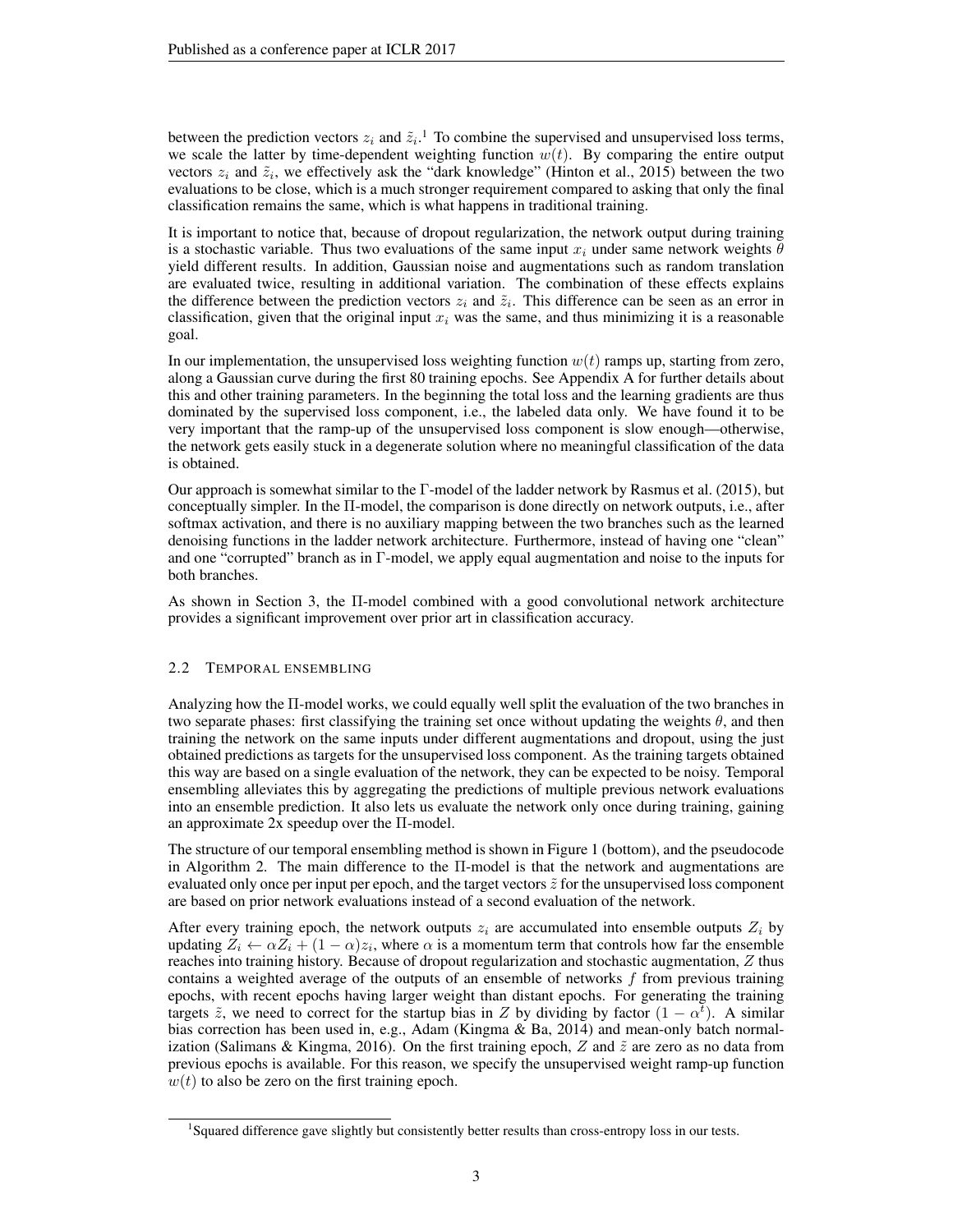**Algorithm 2** Temporal ensembling pseudocode. Note that the updates of Z and  $\tilde{z}$  could equally well be done inside the minibatch loop; in this pseudocode they occur between epochs for clarity. **Require:**  $x_i$  = training stimuli **Require:**  $L = \text{set of training input indices with known labels$ **Require:**  $y_i$  = labels for labeled inputs  $i \in L$ **Require:**  $\alpha$  = ensembling momentum,  $0 \le \alpha < 1$ **Require:**  $w(t)$  = unsupervised weight ramp-up function **Require:**  $f_{\theta}(x)$  = stochastic neural network with trainable parameters  $\theta$ **Require:**  $g(x)$  = stochastic input augmentation function  $Z \leftarrow 0_{[N \times C]}$ <br>  $\tilde{z} \leftarrow 0_{[N \times C]}$  . initialize ensemble predictions <br>  $\triangleright$  initialize target vectors  $\rhd$  initialize target vectors for  $t$  in [1,  $num\_epochs$ ] do for each minibatch  $B$  do  $z_{i\in B} \leftarrow f_{\theta}(g(x_{i\in B}, t))$   $\triangleright$  evaluate network outputs for augmented inputs  $loss \leftarrow -\frac{1}{|B|} \sum_{i \in (B \cap L)} \log z_i[y_i]$   $\triangleright$  supervised loss component  $+ w(t) \frac{1}{C|B|} \sum_{i \in B} ||z_i - \tilde{z}_i||^2$   $\Rightarrow$  unsupervised loss component update  $\theta$  using, e.g., ADAM  $\triangleright$  update network parameters end for  $Z \leftarrow \alpha Z + (1 - \alpha)z$  .  $\triangleright$  accumulate ensemble predictions  $\tilde{z} \leftarrow Z/(1-\alpha^t)$  $\triangleright$  construct target vectors by bias correction end for return  $\theta$ 

The benefits of temporal ensembling compared to Π-model are twofold. First, the training is faster because the network is evaluated only once per input on each epoch. Second, the training targets  $\tilde{z}$  can be expected to be less noisy than with  $\Pi$ -model. As shown in Section 3, we indeed obtain somewhat better results with temporal ensembling than with Π-model in the same number of training epochs. The downside compared to Π-model is the need to store auxiliary data across epochs, and the new hyperparameter  $\alpha$ . While the matrix Z can be fairly large when the dataset contains a large number of items and categories, its elements are accessed relatively infrequently. Thus it can be stored, e.g., in a memory mapped file.

An intriguing additional possibility of temporal ensembling is collecting other statistics from the network predictions  $z_i$  besides the mean. For example, by tracking the second raw moment of the network outputs, we can estimate the variance of each output component  $z_{i,j}$ . This makes it possible to reason about the uncertainty of network outputs in a principled way (Gal & Ghahramani, 2016). Based on this information, we could, e.g., place more weight on more certain predictions vs. uncertain ones in the unsupervised loss term. However, we leave the exploration of these avenues as future work.

## 3 RESULTS

Our network structure is given in Table 5, and the test setup and all training parameters are detailed in Appendix A. We test the Π-model and temporal ensembling in two image classification tasks, CIFAR-10 and SVHN, and report the mean and standard deviation of 10 runs using different random seeds.

Although it is rarely stated explicitly, we believe that our comparison methods do not use input augmentation, i.e., are limited to dropout and other forms of permutation-invariant noise. Therefore we report the error rates without augmentation, unless explicitly stated otherwise. Given that the ability of an algorithm to extract benefit from augmentation is also an important property, we report the classification accuracy using a standard set of augmentations as well. In purely supervised training the de facto standard way of augmenting the CIFAR-10 dataset includes horizontal flips and random translations, while SVHN is limited to random translations. By using these same augmentations we can compare against the best fully supervised results as well. After all, the fully supervised results should indicate the upper bound of obtainable accuracy.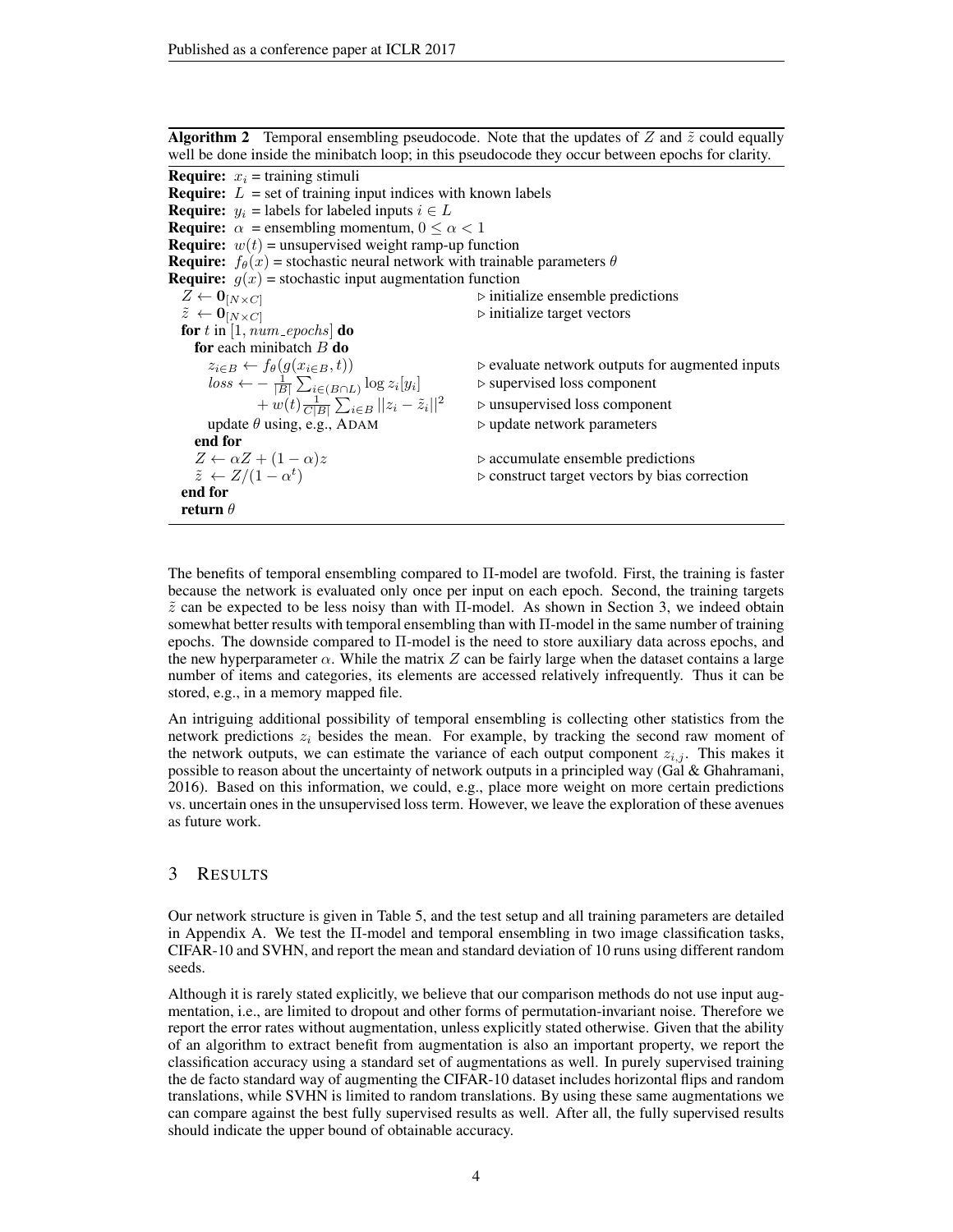|                                                   | Error rate $(\% )$ with # labels |                 |  |
|---------------------------------------------------|----------------------------------|-----------------|--|
|                                                   | 4000                             | All (50000)     |  |
| Supervised-only                                   | $35.56 \pm 1.59$                 | $7.33 \pm 0.04$ |  |
| with augmentation                                 | $34.85 \pm 1.65$                 | $6.05 \pm 0.15$ |  |
| Conv-Large, $\Gamma$ -model (Rasmus et al., 2015) | $20.40 \pm 0.47$                 |                 |  |
| CatGAN (Springenberg, 2016)                       | $19.58 \pm 0.58$                 |                 |  |
| GAN of Salimans et al. (2016)                     | $18.63 \pm 2.32$                 |                 |  |
| $\Pi$ -model                                      | $16.55 \pm 0.29$                 | $6.90 \pm 0.07$ |  |
| II-model with augmentation                        | $12.36 \pm 0.31$                 | $5.56 \pm 0.10$ |  |
| Temporal ensembling with augmentation             | $12.16 \pm 0.24$                 | $5.60 \pm 0.10$ |  |

Table 1: CIFAR-10 results with 4000 labels, averages of 10 runs (4 runs for all labels).

Table 2: SVHN results for 500 and 1000 labels, averages of 10 runs (4 runs for all labels).

|                                           | Error rate $(\% )$ with # labels |                  |                 |  |
|-------------------------------------------|----------------------------------|------------------|-----------------|--|
| Model                                     | 500                              | 1000             | All (73257)     |  |
| Supervised-only                           | $35.18 \pm 5.61$                 | $20.47 \pm 2.64$ | $3.05 \pm 0.07$ |  |
| with augmentation                         | $31.59 \pm 3.60$                 | $19.30 \pm 3.89$ | $2.88 \pm 0.03$ |  |
| DGN (Kingma et al., 2014)                 |                                  | $36.02 \pm 0.10$ |                 |  |
| Virtual Adversarial (Miyato et al., 2016) |                                  | 24.63            |                 |  |
| ADGM (Maalge et al., 2016)                |                                  | 22.86            |                 |  |
| SDGM (Maalge et al., 2016)                |                                  | $16.61 \pm 0.24$ |                 |  |
| GAN of Salimans et al. (2016)             | $18.44 \pm 4.8$                  | $8.11 \pm 1.3$   |                 |  |
| $\Pi$ -model                              | $7.05 \pm 0.30$                  | $5.43 \pm 0.25$  | $2.78 \pm 0.03$ |  |
| $\Pi$ -model with augmentation            | $6.65 \pm 0.53$                  | $4.82 \pm 0.17$  | $2.54 \pm 0.04$ |  |
| Temporal ensembling with augmentation     | $5.12 \pm 0.13$                  | $4.42 \pm 0.16$  | $2.74 \pm 0.06$ |  |

#### 3.1 CIFAR-10

CIFAR-10 is a dataset consisting of  $32 \times 32$  pixel RGB images from ten classes. Table 1 shows a 2.1 percentage point reduction in classification error rate with 4000 labels (400 per class) compared to earlier methods for the non-augmented Π-model.

Enabling the standard set of augmentations further reduces the error rate by 4.2 percentage points to 12.36%. Temporal ensembling is slightly better still at 12.16%, while being twice as fast to train. This small improvement conceals the subtle fact that random horizontal flips need to be done independently for each epoch in temporal ensembling, while Π-model can randomize once per a pair of evaluations, which according to our measurements is ∼0.5 percentage points better than independent flips.

A principled comparison with Sajjadi et al. (2016b) is difficult due to several reasons. They provide results only for a fairly extreme set of augmentations (translations, flipping, rotations, stretching, and shearing) on top of fractional max pooling (Graham, 2014), which introduces random, local stretching inside the network, and is known to improve classification results substantially. They quote an error rate of only 13.60% for supervised-only training with 4000 labels, while our corresponding baseline is 34.85%. This gap indicates a huge benefit from versatile augmentations and fractional max pooling—in fact, their baseline result is already better than any previous semisupervised results. By enabling semi-supervised learning they achieve a 17% drop in classification error rate (from 13.60% to 11.29%), while we see a much larger relative drop of 65% (from 34.85% to 12.16%).

#### 3.2 SVHN

The street view house numbers (SVHN) dataset consists of  $32 \times 32$  pixel RGB images of real-world house numbers, and the task is to classify the centermost digit. In SVHN we chose to use only the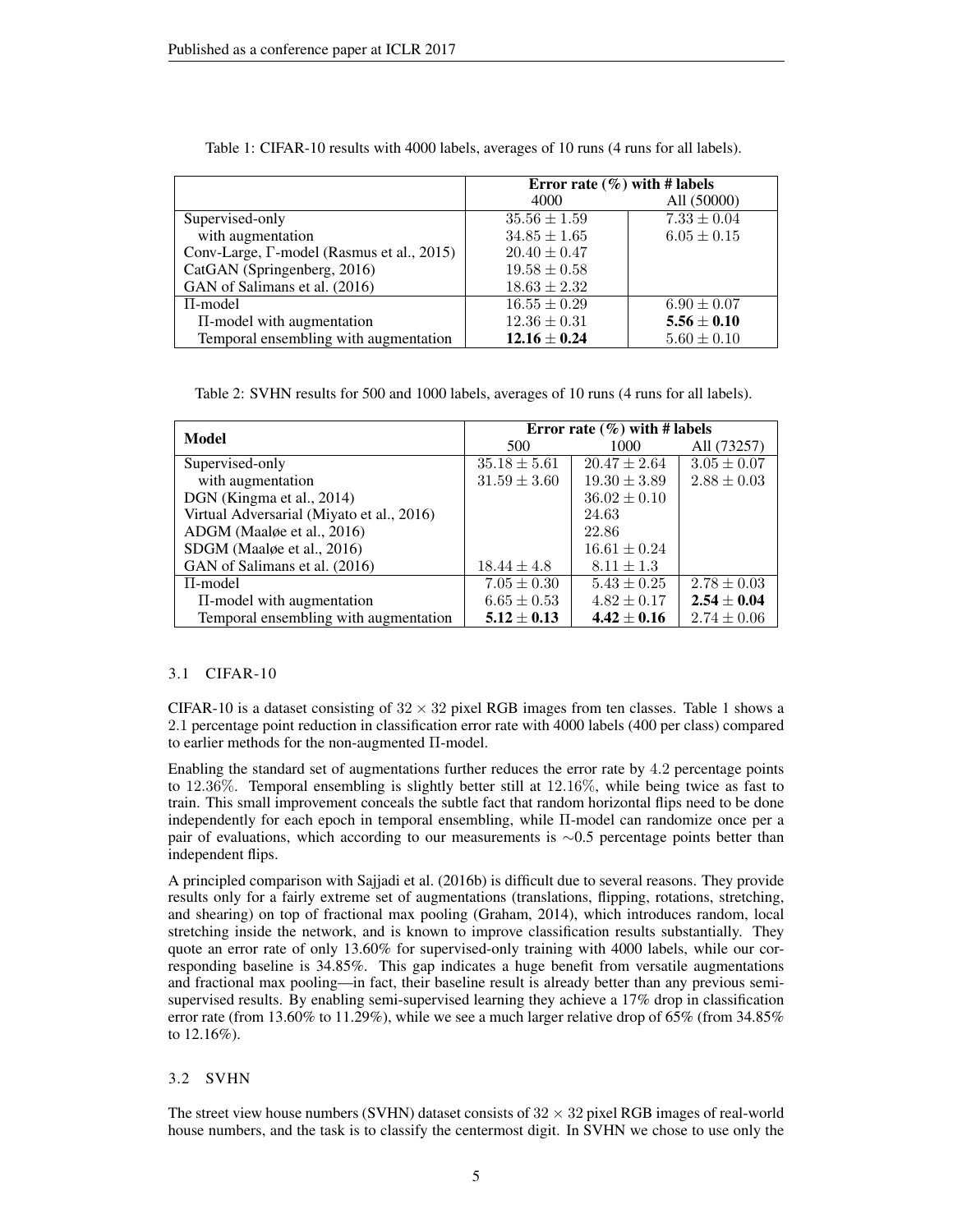|                                       | Error rate $(\%)$ with # labels |                  |  |
|---------------------------------------|---------------------------------|------------------|--|
|                                       | 10000                           | All (50000)      |  |
| Supervised-only                       | $51.21 \pm 0.33$                | $29.14 \pm 0.25$ |  |
| with augmentation                     | $44.56 \pm 0.30$                | $26.42 \pm 0.17$ |  |
| $\Pi$ -model                          | $43.43 \pm 0.54$                | $29.06 \pm 0.21$ |  |
| $\Pi$ -model with augmentation        | $39.19 \pm 0.36$                | $26.32 \pm 0.04$ |  |
| Temporal ensembling with augmentation | $38.65 \pm 0.51$                | $26.30 \pm 0.15$ |  |

Table 3: CIFAR-100 results with 10000 labels, averages of 10 runs (4 runs for all labels).

| Table 4: CIFAR-100 + Tiny Images results, averages of 10 runs. |  |  |
|----------------------------------------------------------------|--|--|
|                                                                |  |  |

|                                       | Error rate $(\%)$ with # unlabeled<br>auxiliary inputs from Tiny Images |                  |  |
|---------------------------------------|-------------------------------------------------------------------------|------------------|--|
|                                       | Random 500k                                                             | Restricted 237k  |  |
| $\Pi$ -model with augmentation        | $25.79 \pm 0.17$                                                        | $25.43 \pm 0.32$ |  |
| Temporal ensembling with augmentation | $23.62 \pm 0.23$                                                        | $23.79 \pm 0.24$ |  |

official 73257 training examples following Salimans et al. (2016). Even with this choice our error rate with all labels is only 3.05% without augmentation.

Table 2 compares our method to the previous state-of-the-art. With the most commonly used 1000 labels we observe an improvement of 2.7 percentage points, from  $8.11\%$  to  $5.43\%$  without augmentation, and further to 4.42% with standard augmentations.

We also investigated the behavior with 500 labels, where we obtained an error rate less than half of Salimans et al. (2016) without augmentations, with a significantly lower standard deviation as well. When augmentations were enabled, temporal ensembling further reduced the error rate to 5.12%. In this test the difference between Π-model and temporal ensembling was quite significant at 1.5 percentage points.

In SVHN Sajjadi et al. (2016b) provide results without augmentation, with the caveat that they use fractional max pooling, which is a very augmentation-like technique due to the random, local stretching it introduces inside the network. It leads to a superb error rate of 2.28% in supervisedonly training, while our corresponding baseline is 3.05% (or 2.88% with translations). Given that in a separate experiment our network matched the best published result for non-augmented SVHN when extra data is used (1.69% from Lee et al. (2015)), this gap is quite surprising, and leads us to conclude that fractional max pooling leads to a powerful augmentation of the dataset, well beyond what simple translations can achieve. Our temporal ensembling technique obtains better error rates for both 500 and 1000 labels (5.12% and 4.42%, respectively) compared to the 6.03% reported by Sajjadi et al. for 732 labels.

## 3.3 CIFAR-100 AND TINY IMAGES

The CIFAR-100 dataset consists of  $32 \times 32$  pixel RGB images from a hundred classes. We are not aware of previous semi-supervised results in this dataset, and chose 10000 labels for our experiments. Table 3 shows error rates of 43.43% and 38.65% without and with augmentation, respectively. These correspond to 7.8 and 5.9 percentage point improvements compared to supervised learning with labeled inputs only.

We ran two additional tests using unlabeled extra data from Tiny Images dataset (Torralba et al., 2008): one with randomly selected 500k extra images, most not corresponding to any of the CIFAR-100 categories, and another with a restricted set of 237k images from the categories that correspond to those found in the CIFAR-100 dataset (see appendix A for details). The results are shown in Table 4. The addition of randomly selected, unlabeled extra images improved the error rate by 2.7 percentage points (from 26.30% to 23.63%), indicating a desirable ability to learn from random natural images. Temporal ensembling benefited much more from the extra data than the Π-model. Interestingly, restricting the extra data to categories that are present in CIFAR-100 did not improve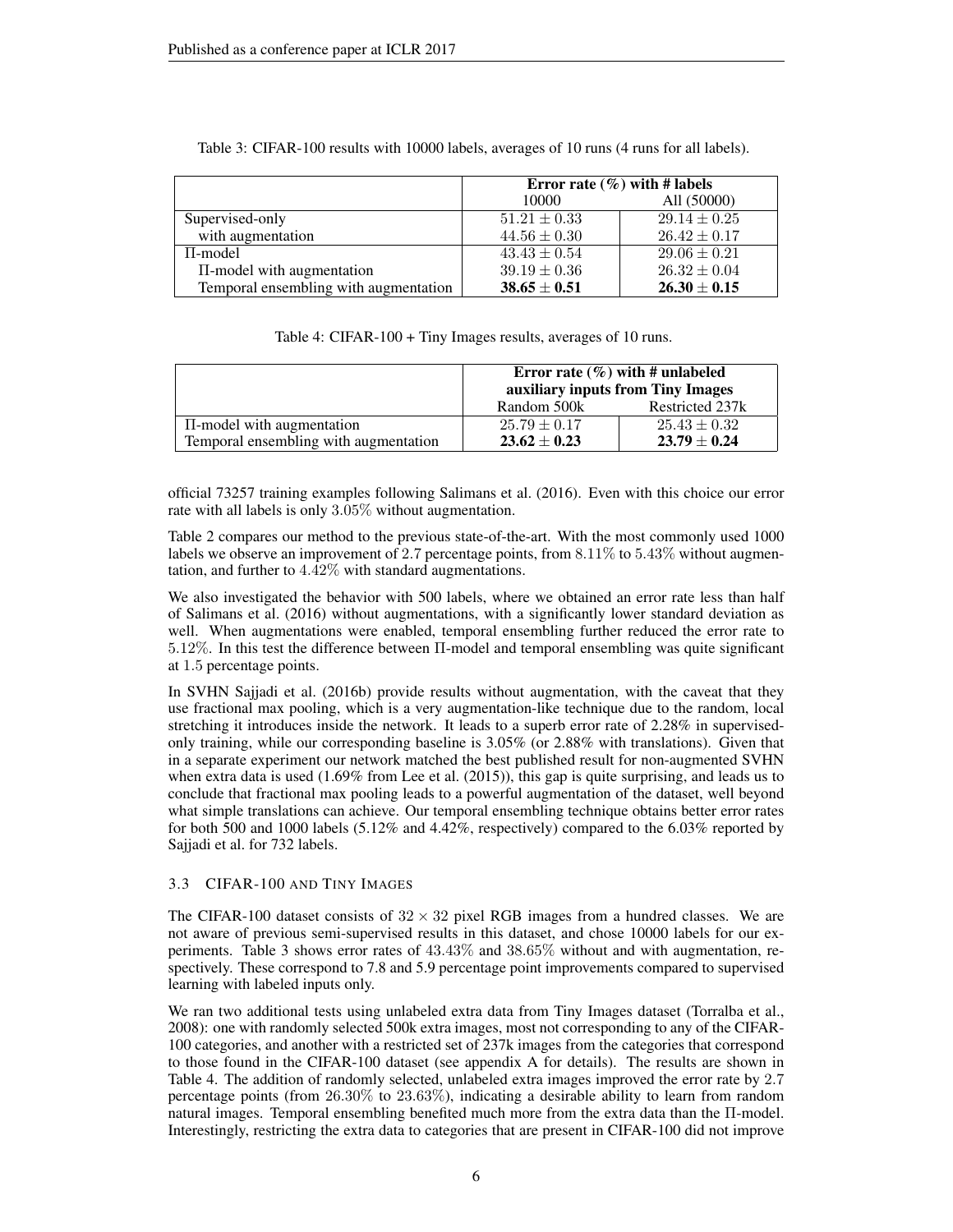

Figure 2: Percentage of correct SVHN classifications as a function of training epoch when a part of the labels is randomized. With standard supervised training (left) the classification accuracy suffers when even a small portion of the labels give disinformation, and the situation worsens quickly as the portion of randomized labels increases to 50% or more. On the other hand, temporal ensembling (right) shows almost perfect resistance to disinformation when half of the labels are random, and retains over ninety percent classification accuracy even when 80% of the labels are random.

the classification accuracy further. This indicates that in order to train a better classifier by adding extra data as unlabeled inputs, it is enough to have the extra data roughly in the same space as the actual inputs—in our case, natural images. We hypothesize that it may even be possible to use properly crafted synthetic data as unlabeled inputs to obtain improved classifiers.

In order to keep the training times tolerable, we limited the number of unlabeled inputs to 50k per epoch in these tests, i.e., on every epoch we trained using all 50k labeled inputs from CIFAR-100 and 50k additional unlabeled inputs from Tiny Images. The 50k unlabeled inputs were chosen randomly on each epoch from the 500k or 237k extra inputs. In temporal ensembling, after each epoch we updated only the rows of  $Z$  that corresponded to inputs used on that epoch.

#### 3.4 SUPERVISED LEARNING

When all labels are used for traditional supervised training, our network approximately matches the state-of-the-art error rate for a single model in CIFAR-10 with augmentation (Lee et al., 2015; Mishkin & Matas, 2016) at 6.05%, and without augmentation (Salimans & Kingma, 2016) at 7.33%. The same is probably true for SVHN as well, but there the best published results rely on extra data that we chose not to use.

Given this premise, it is perhaps somewhat surprising that our methods reduce the error rate also when all labels are used (Tables 1 and 2). We believe that this is an indication that the consistency requirement adds a degree of resistance to ambiguous labels that are fairly common in many classification tasks, and that it encourages features to be more invariant to stochastic sampling.

#### 3.5 TOLERANCE TO INCORRECT LABELS

In a further test we studied the hypothesis that our methods add tolerance to incorrect labels by assigning a random label to a certain percentage of the training set before starting to train. Figure 2 shows the classification error graphs for standard supervised training and temporal ensembling.

Clearly our methods provide considerable resistance to wrong labels, and we believe this is because the unsupervised loss term encourages the mapping function implemented by the network to be flat in the vicinity of all input data points, whereas the supervised loss term enforces the mapping function to have a specific value in the vicinity of the labeled input data points. This means that even the wrongly labeled inputs play a role in shaping the mapping function—the unsupervised loss term smooths the mapping function and thus also the decision boundaries, effectively fusing the inputs into coherent clusters, whereas the excess of correct labels in each class is sufficient for locking the clusters to the right output vectors through the supervised loss term. The difference to classical regularizers is that we induce smoothness only on the manifold of likely inputs instead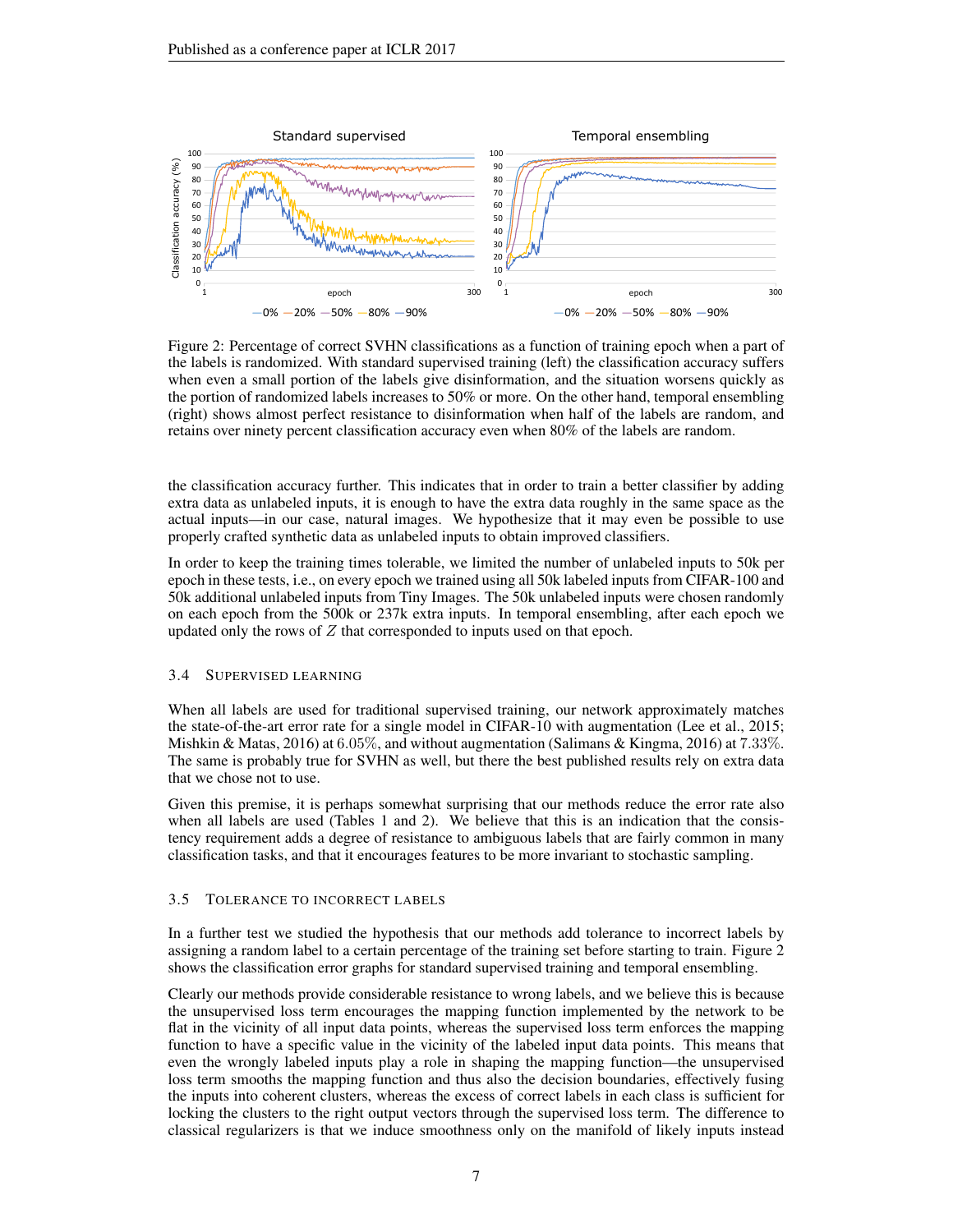of over the entire input domain. For further analysis about the importance of the gradient of the mapping function, see Simard et al. (1998).

# 4 RELATED WORK

There is a large body of previous work on semi-supervised learning (Zhu, 2005). In here we will concentrate on the ones that are most directly connected to our work.

Γ-model is a subset of a ladder network (Rasmus et al., 2015) that introduces lateral connections into an encoder-decoder type network architecture, targeted at semi-supervised learning. In Γ-model, all but the highest lateral connections in the ladder network are removed, and after pruning the unnecessary stages, the remaining network consists of two parallel, identical branches. One of the branches takes the original training inputs, whereas the other branch is given the same input corrupted with noise. The unsupervised loss term is computed as the squared difference between the (pre-activation) output of the clean branch and a denoised (pre-activation) output of the corrupted branch. The denoised estimate is computed from the output of the corrupted branch using a parametric nonlinearity that has 10 auxiliary trainable parameters per unit. Our Π-model differs from the Γ-model in removing the parametric nonlinearity and denoising, having two corrupted paths, and comparing the outputs of the network instead of pre-activation data of the final layer.

Sajjadi et al. (2016b) recently introduced a new loss function for semi-supervised learning, so called transform/stability loss, which is founded on the same principle as our work. During training, they run augmentation and network evaluation  $n$  times for each minibatch, and then compute an unsupervised loss term as the sum of all pairwise squared distances between the obtained  $n$  network outputs. As such, their technique follows the general pseudo-ensemble agreement (PEA) regularization framework of Bachman et al. (2014). In addition, they employ a mutual exclusivity loss term (Sajjadi et al., 2016a) that we do not use. Our Π-model can be seen as a special case of the transform/stability loss obtained by setting  $n = 2$ . The computational cost of training with transform/stability loss increases linearly as a function of  $n$ , whereas the efficiency of our temporal ensembling technique remains constant regardless of how large effective ensemble we obtain via the averaging of previous epochs' predictions.

In bootstrap aggregating, or *bagging*, multiple networks are trained independently based on subsets of training data (Breiman, 1996). This results in an ensemble that is more stable and accurate than the individual networks. Our approach can be seen as pulling the predictions from an implicit ensemble that is based on a single network, and the variability is a result of evaluating it under different dropout and augmentation conditions instead of training on different subsets of data. In work parallel to ours, Huang et al. (2017) store multiple snapshots of the network during training, hopefully corresponding to different local minima, and use them as an explicit ensemble.

The general technique of inferring new labels from partially labeled data is often referred to as *bootstrapping* or *self-training*, and it was first proposed by Yarowsky (1995) in the context of linguistic analysis. Whitney & Sarkar (2012) analyze Yarowsky's algorithm and propose a novel graph-based label propagation approach. Similarly, label propagation methods (Zhu & Ghahramani, 2002) infer labels for unlabeled training data by comparing the associated inputs to labeled training inputs using a suitable distance metric. Our approach differs from this in two important ways. Firstly, we never compare training inputs against each other, but instead only rely on the unknown labels remaining constant, and secondly, we let the network produce the likely classifications for the unlabeled inputs instead of providing them through an outside process.

In addition to partially labeled data, considerable amount of effort has been put into dealing with densely but inaccurately labeled data. This can be seen as a semi-supervised learning task where part of the training process is to identify the labels that are not to be trusted. For recent work in this area, see, e.g., Sukhbaatar et al. (2014) and Patrini et al. (2016). In this context of noisy labels, Reed et al. (2014) presented a simple bootstrapping method that trains a classifier with the target composed of a convex combination of the previous epoch output and the known but potentially noisy labels. Our temporal ensembling differs from this by taking into account the evaluations over multiple epochs.

Generative Adversarial Networks (GAN) have been recently used for semi-supervised learning with promising results (Maaløe et al., 2016; Springenberg, 2016; Odena, 2016; Salimans et al., 2016). It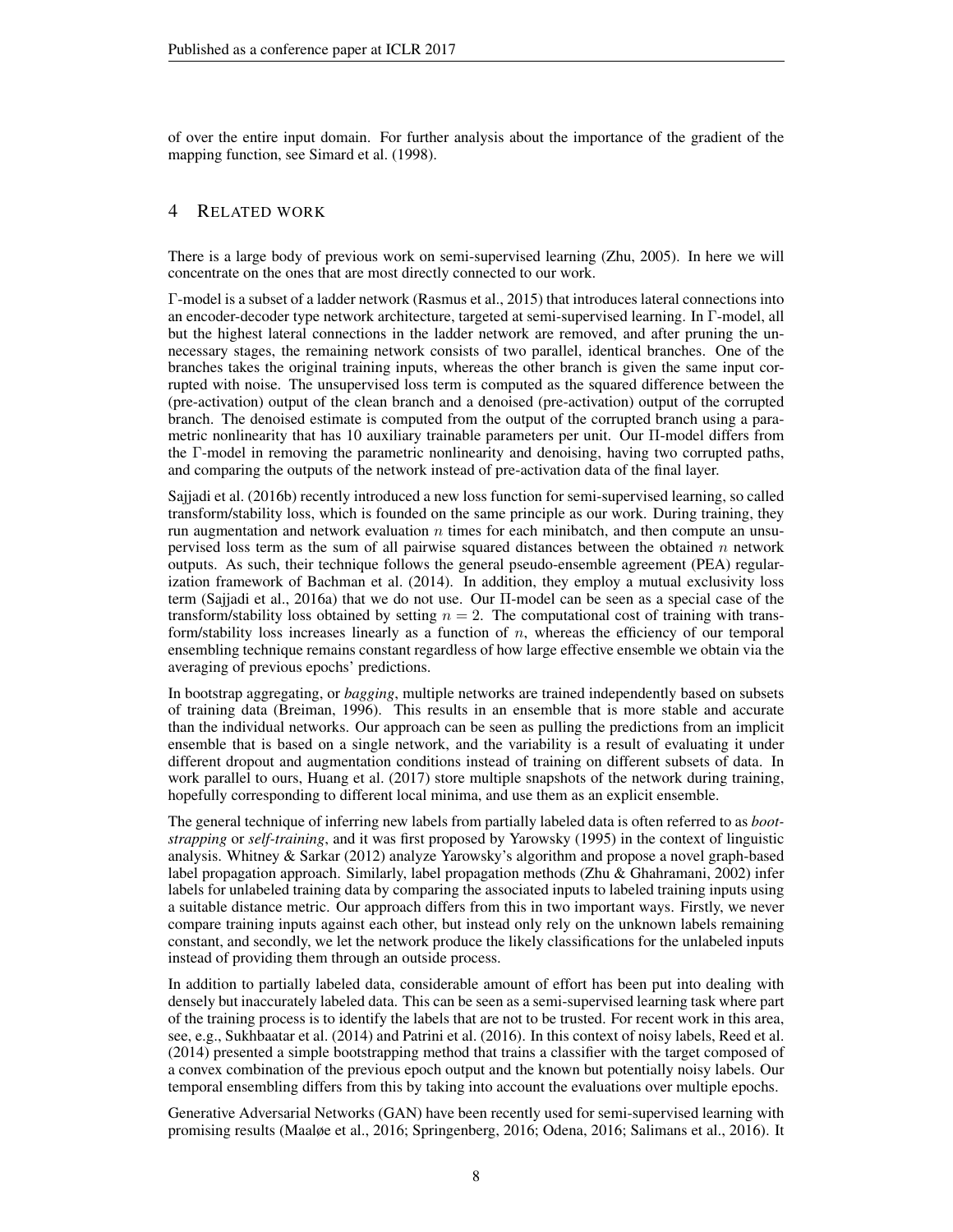| <b>NAME</b>       | DESCRIPTION                                                         |
|-------------------|---------------------------------------------------------------------|
| input             | $32 \times 32$ RGB image                                            |
| noise             | Additive Gaussian noise $\sigma = 0.15$                             |
| conv1a            | 128 filters, $3 \times 3$ , pad = 'same', LReLU ( $\alpha = 0.1$ )  |
| conv1b            | 128 filters, $3 \times 3$ , pad = 'same', LReLU ( $\alpha = 0.1$ )  |
| conv1c            | 128 filters, $3 \times 3$ , pad = 'same', LReLU ( $\alpha = 0.1$ )  |
| pool1             | Maxpool $2 \times 2$ pixels                                         |
| drop1             | Dropout, $p = 0.5$                                                  |
| conv2a            | 256 filters, $3 \times 3$ , pad = 'same', LReLU ( $\alpha = 0.1$ )  |
| conv2b            | 256 filters, $3 \times 3$ , pad = 'same', LReLU ( $\alpha = 0.1$ )  |
| conv2c            | 256 filters, $3 \times 3$ , pad = 'same', LReLU ( $\alpha = 0.1$ )  |
| pool <sub>2</sub> | Maxpool $2 \times 2$ pixels                                         |
| drop2             | Dropout, $p = 0.5$                                                  |
| conv3a            | 512 filters, $3 \times 3$ , pad = 'valid', LReLU ( $\alpha = 0.1$ ) |
| conv3b            | 256 filters, $1 \times 1$ , LReLU ( $\alpha = 0.1$ )                |
| conv3c            | 128 filters, $1 \times 1$ , LReLU ( $\alpha = 0.1$ )                |
| pool3             | Global average pool ( $6 \times 6 \rightarrow 1 \times 1$ pixels)   |
| dense             | Fully connected $128 \rightarrow 10$                                |
| output            | Softmax                                                             |

Table 5: The network architecture used in all of our tests.

could be an interesting avenue for future work to incorporate a generative component to our solution. We also envision that our methods could be applied to regression-type learning tasks.

## 5 ACKNOWLEDGEMENTS

We thank the anonymous reviewers, Tero Karras, Pekka Jänis, Tim Salimans, Ian Goodfellow, as well as Harri Valpola and his colleagues at Curious AI for valuable suggestions that helped to improve this article.

#### **REFERENCES**

- Philip Bachman, Ouais Alsharif, and Doina Precup. Learning with pseudo-ensembles. In *Advances in Neural Information Processing Systems 27 (NIPS)*. 2014.
- Leo Breiman. Bagging predictors. *Machine Learning*, 24(2), 1996.
- Sander Dieleman, Jan Schluter, Colin Raffel, Eben Olson, Søren Kaae Sønderby, et al. Lasagne: ¨ First release., 2015.
- Yarin Gal and Zoubin Ghahramani. Dropout as a bayesian approximation: Representing model uncertainty in deep learning. *CoRR*, abs/1506.02142, 2016.

Benjamin Graham. Fractional max-pooling. *CoRR*, abs/1412.6071, 2014.

- Kaiming He, Xiangyu Zhang, Shaoqing Ren, and Jian Sun. Delving deep into rectifiers: Surpassing human-level performance on imagenet classification. *CoRR*, abs/1502.01852, 2015.
- G. E. Hinton, O. Vinyals, and J. Dean. Distilling the knowledge in a neural network. *CoRR*, abs/1503.02531, 2015.
- Gao Huang, Yu Sun, Zhuang Liu, Daniel Sedra, and Kilian Q. Weinberger. Deep networks with stochastic depth. *CoRR*, abs/1603.09382, 2016.
- Gao Huang, Yixuan Li, Geoff Pleiss, Zhuang Liu, John E. Hopcroft, and Kilian Q. Weinberger. Snapshot Ensembles: Train 1, get M for free. In *Proc. International Conference on Learning Representations (ICLR)*, 2017.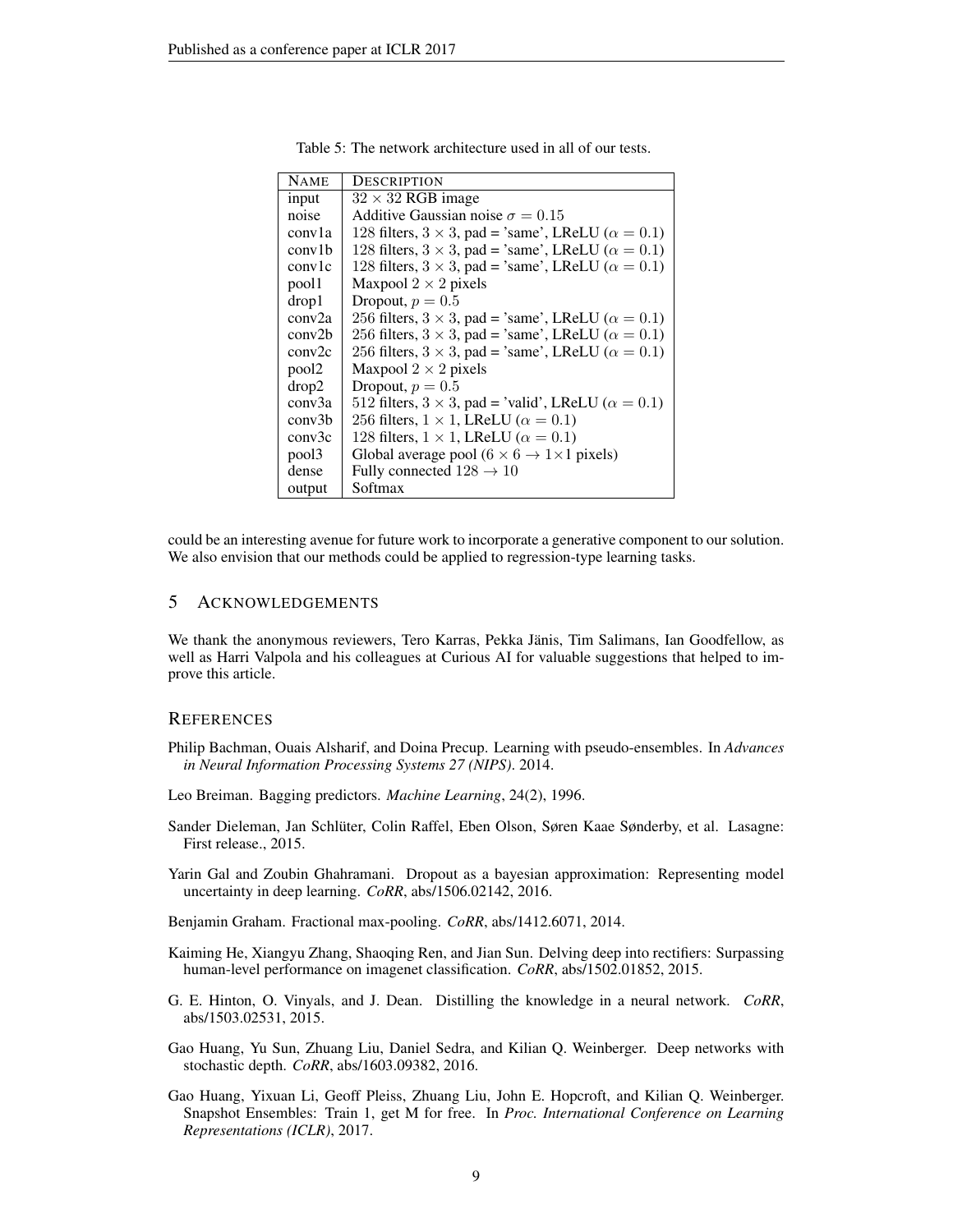- Diederik P. Kingma and Jimmy Ba. Adam: A method for stochastic optimization. *CoRR*, abs/1412.6980, 2014.
- Diederik P Kingma, Shakir Mohamed, Danilo Jimenez Rezende, and Max Welling. Semi-supervised learning with deep generative models. In *Advances in Neural Information Processing Systems 27 (NIPS)*. 2014.
- Chen-Yu Lee, Patrick W. Gallagher, and Zhuowen Tu. Generalizing pooling functions in convolutional neural networks: Mixed, gated, and tree. *CoRR*, abs/1509.08985, 2015.
- Lars Maaløe, Casper Kaae Sønderby, Søren Kaae Sønderby, and Ole Winther. Auxiliary deep generative models. *CoRR*, abs/1602.05473, 2016.
- Andrew L Maas, Awni Y Hannun, and Andrew Ng. Rectifier nonlinearities improve neural network acoustic models. In *Proc. International Conference on Machine Learning (ICML)*, volume 30, 2013.
- Dmytro Mishkin and Jiri Matas. All you need is a good init. In *Proc. International Conference on Learning Representations (ICLR)*, 2016.
- Takeru Miyato, Shin-ichi Maeda, Masanori Koyama, Ken Nakae, and Shin Ishii. Distributional smoothing with virtual adversarial training. In *Proc. International Conference on Learning Representations (ICLR)*, 2016.
- Augustus Odena. Semi-supervised learning with generative adversarial networks. *Data Efficient Machine Learning workshop at ICML 2016*, 2016.
- Giorgio Patrini, Alessandro Rozza, Aditya Menon, Richard Nock, and Lizhen Qu. Making neural networks robust to label noise: a loss correction approach. *CoRR*, abs/1609.03683, 2016.
- Antti Rasmus, Mathias Berglund, Mikko Honkala, Harri Valpola, and Tapani Raiko. Semisupervised learning with ladder networks. In *Advances in Neural Information Processing Systems 28 (NIPS)*. 2015.
- Scott E. Reed, Honglak Lee, Dragomir Anguelov, Christian Szegedy, Dumitru Erhan, and Andrew Rabinovich. Training deep neural networks on noisy labels with bootstrapping. *CoRR*, abs/1412.6596, 2014.
- Mehdi Sajjadi, Mehran Javanmardi, and Tolga Tasdizen. Mutual exclusivity loss for semi-supervised deep learning. In *2016 IEEE International Conference on Image Processing, ICIP 2016*, pp. 1908–1912, 2016a.
- Mehdi Sajjadi, Mehran Javanmardi, and Tolga Tasdizen. Regularization with stochastic transformations and perturbations for deep semi-supervised learning. In *Advances in Neural Information Processing Systems 29 (NIPS)*. 2016b.
- Tim Salimans and Diederik P. Kingma. Weight normalization: A simple reparameterization to accelerate training of deep neural networks. *CoRR*, abs/1602.07868, 2016.
- Tim Salimans, Ian J. Goodfellow, Wojciech Zaremba, Vicki Cheung, Alec Radford, and Xi Chen. Improved techniques for training GANs. *CoRR*, abs/1606.03498, 2016.
- Patrice Y. Simard, Yann A. LeCun, John S. Denker, and Bernard Victorri. *Transformation Invariance in Pattern Recognition — Tangent Distance and Tangent Propagation*, pp. 239–274. 1998.
- Saurabh Singh, Derek Hoiem, and David A. Forsyth. Swapout: Learning an ensemble of deep architectures. *CoRR*, abs/1605.06465, 2016.
- Jost Tobias Springenberg. Unsupervised and semi-supervised learning with categorical generative adversarial networks. In *Proc. International Conference on Learning Representations (ICLR)*, 2016.
- Jost Tobias Springenberg, Alexey Dosovitskiy, Thomas Brox, and Martin A. Riedmiller. Striving for simplicity: The all convolutional net. *CoRR*, abs/1412.6806, 2014.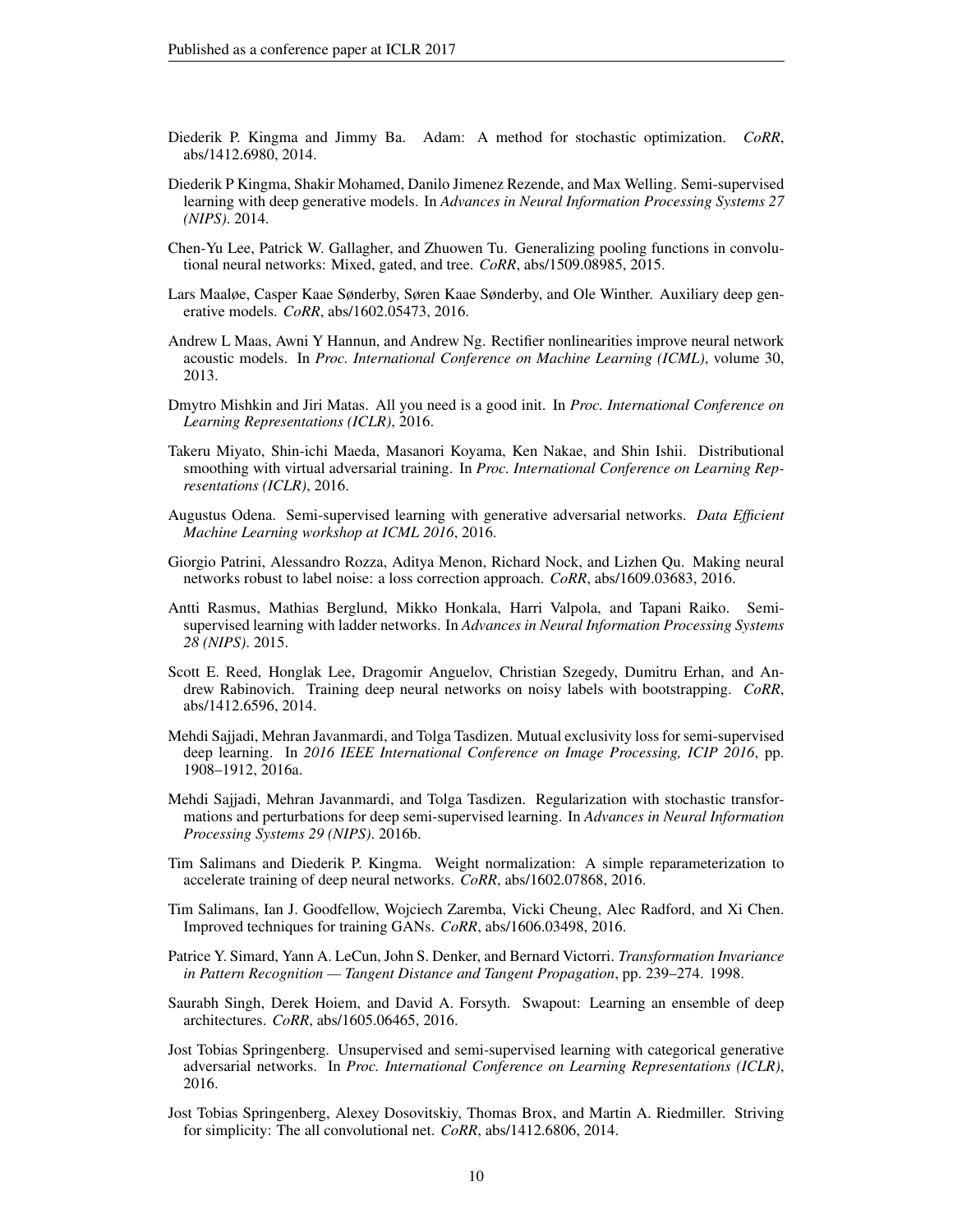- Nitish Srivastava, Geoffrey Hinton, Alex Krizhevsky, Ilya Sutskever, and Ruslan Salakhutdinov. Dropout: A simple way to prevent neural networks from overfitting. *Journal of Machine Learning Research*, 15:1929–1958, 2014.
- Sainbayar Sukhbaatar, Joan Bruna, Manohar Paluri, Lubomir Bourdev, and Rob Fergus. Training convolutional networks with noisy labels. *CoRR*, abs/1406.2080, 2014.
- Theano Development Team. Theano: A Python framework for fast computation of mathematical expressions. *CoRR*, abs/1605.02688, May 2016.
- A. Torralba, R. Fergus, and W. T. Freeman. 80 million tiny images: A large data set for nonparametric object and scene recognition. *IEEE TPAMI*, 30(11):1958–1970, 2008.
- Li Wan, Matthew Zeiler, Sixin Zhang, Yann L. Cun, and Rob Fergus. Regularization of neural networks using dropconnect. *Proc. International Conference on Machine Learning (ICML)*, 28 (3):1058–1066, 2013.
- Max Whitney and Anoop Sarkar. Bootstrapping via graph propagation. In *Proceedings of the 50th Annual Meeting of the Association for Computational Linguistics: Long Papers - Volume 1*, ACL '12, 2012.
- David Yarowsky. Unsupervised word sense disambiguation rivaling supervised methods. In *Proceedings of the 33rd Annual Meeting on Association for Computational Linguistics*, ACL '95, 1995.
- Xiaojin Zhu. Semi-supervised learning literature survey. Technical Report 1530, Computer Sciences, University of Wisconsin-Madison, 2005.
- Xiaojin Zhu and Zoubin Ghahramani. Learning from labeled and unlabeled data with label propagation. Technical Report CMU-CALD-02-107, Carnegie Mellon University, 2002.

#### A NETWORK ARCHITECTURE, TEST SETUP, AND TRAINING PARAMETERS

Table 5 details the network architecture used in all of our tests. It is heavily inspired by ConvPool-CNN-C (Springenberg et al., 2014) and the improvements made by Salimans & Kingma (2016). All data layers were initialized following He et al. (2015), and we applied weight normalization and mean-only batch normalization (Salimans & Kingma, 2016) with momentum 0.999 to all of them. We used leaky ReLU (Maas et al., 2013) with  $\alpha = 0.1$  as the non-linearity, and chose to use max pooling instead of strided convolutions because it gave consistently better results in our experiments.

All networks were trained using Adam (Kingma & Ba, 2014) with a maximum learning rate of  $\lambda_{max} = 0.003$ , except for temporal ensembling in the SVHN case where a maximum learning rate of  $\lambda_{max} = 0.001$  worked better. Adam momentum parameters were set to  $\beta_1 = 0.9$  and  $\beta_2 = 0.999$ as suggested in the paper. The maximum value for the unsupervised loss component was set to  $w_{max} \cdot M/N$ , where M is the number of labeled inputs and N is the total number of training inputs. For II-model runs, we used  $w_{max} = 100$  in all runs except for CIFAR-100 with Tiny Images where we set  $w_{max} = 300$ . For temporal ensembling we used  $w_{max} = 30$  in most runs. For the corrupted label test in Section 3.5 we used  $w_{max} = 300$  for 0% and 20% corruption, and  $w_{max} = 3000$  for corruption of 50% and higher. For basic CIFAR-100 runs we used  $w_{max} = 100$ , and for CIFAR-100 with Tiny Images we used  $w_{max} = 1000$ . The accumulation decay constant of temporal ensembling was set to  $\alpha = 0.6$  in all runs.

In all runs we ramped up both the learning rate  $\lambda$  and unsupervised loss component weight w during the first 80 epochs using a Gaussian ramp-up curve  $\exp[-5(1-T)^2]$ , where T advances linearly from zero to one during the ramp-up period. In addition to ramp-up, we annealed the learning rate  $\lambda$  to zero and Adam  $\beta_1$  to 0.5 during the last 50 epochs, but otherwise we did not decay them during training. The ramp-down curve was similar to the ramp-up curve but time-reversed and with a scaling constant of 12.5 instead of 5. All networks were trained for 300 epochs with minibatch size of 100.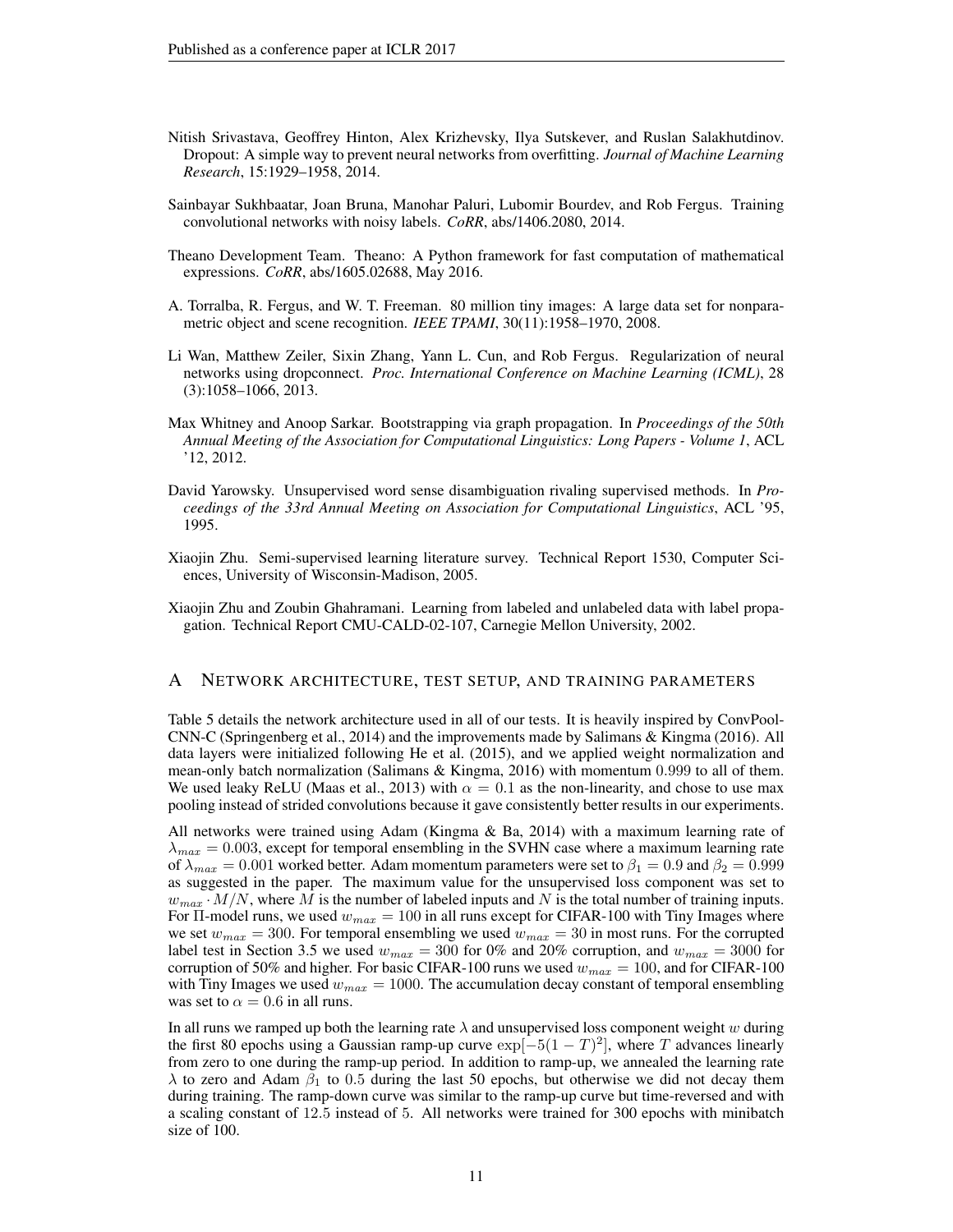CIFAR-10 Following previous work in fully supervised learning, we pre-processed the images using ZCA and augmented the dataset using horizontal flips and random translations. The translations were drawn from [−2, 2] pixels, and were independently applied to both branches in the Π-model.

**SVHN** We pre-processed the input images by biasing and scaling each input image to zero mean and unit variance. We used only the 73257 items in the official training set, i.e., did not use the provided 531131 extra items. The training setups were otherwise similar to CIFAR-10 except that horizontal flips were not used.

Implementation Our implementation is written in Python using Theano (Theano Development Team, 2016) and Lasagne (Dieleman et al., 2015), and is available at https://github.com/smlaine2/tempens.

**Model convergence** As discussed in Section 2.1, a slow ramp-up of the unsupervised cost is very important for getting the models to converge. Furthermore, in our very preliminary tests with 250 labels in SVHN we noticed that optimization tended to explode during the ramp-up period, and we eventually found that using a lower value for Adam  $\beta_2$  parameter (e.g., 0.99 instead of 0.999) seems to help in this regard.

We do not attempt to guarantee that the occurrence of labeled inputs during training would be somehow stratified; with bad luck there might be several consecutive minibatches without any labeled inputs when the label density is very low. Some previous work has identified this as a weakness, and have solved the issue by shuffling the input sequences in such a way that stratification is guaranteed, e.g. Rasmus et al. (2015) (confirmed from the authors). This kind of stratification might further improve the convergence of our methods as well.

Tiny Images, extra data from restricted categories The restricted extra data in Section 3.3 was extracted from Tiny Images by picking all images with labels corresponding to the 100 categories used in CIFAR-100. As the Tiny Images dataset does not contain CIFAR-100 categories *aquarium fish* and *maple tree*, we used images with labels *fish* and *maple* instead. The result was a total of 237 203 images that were used as unlabeled extra data. Table 6 shows the composition of this extra data set.

It is worth noting that the CIFAR-100 dataset itself is a subset of Tiny Images, and we did not explicitly prevent overlap between this extra set and CIFAR-100. This led to approximately a third of the CIFAR-100 training and test images being present as unlabeled inputs in the extra set. The other test with 500k extra entries picked randomly out of all 79 million images had a negligible overlap with CIFAR-100.